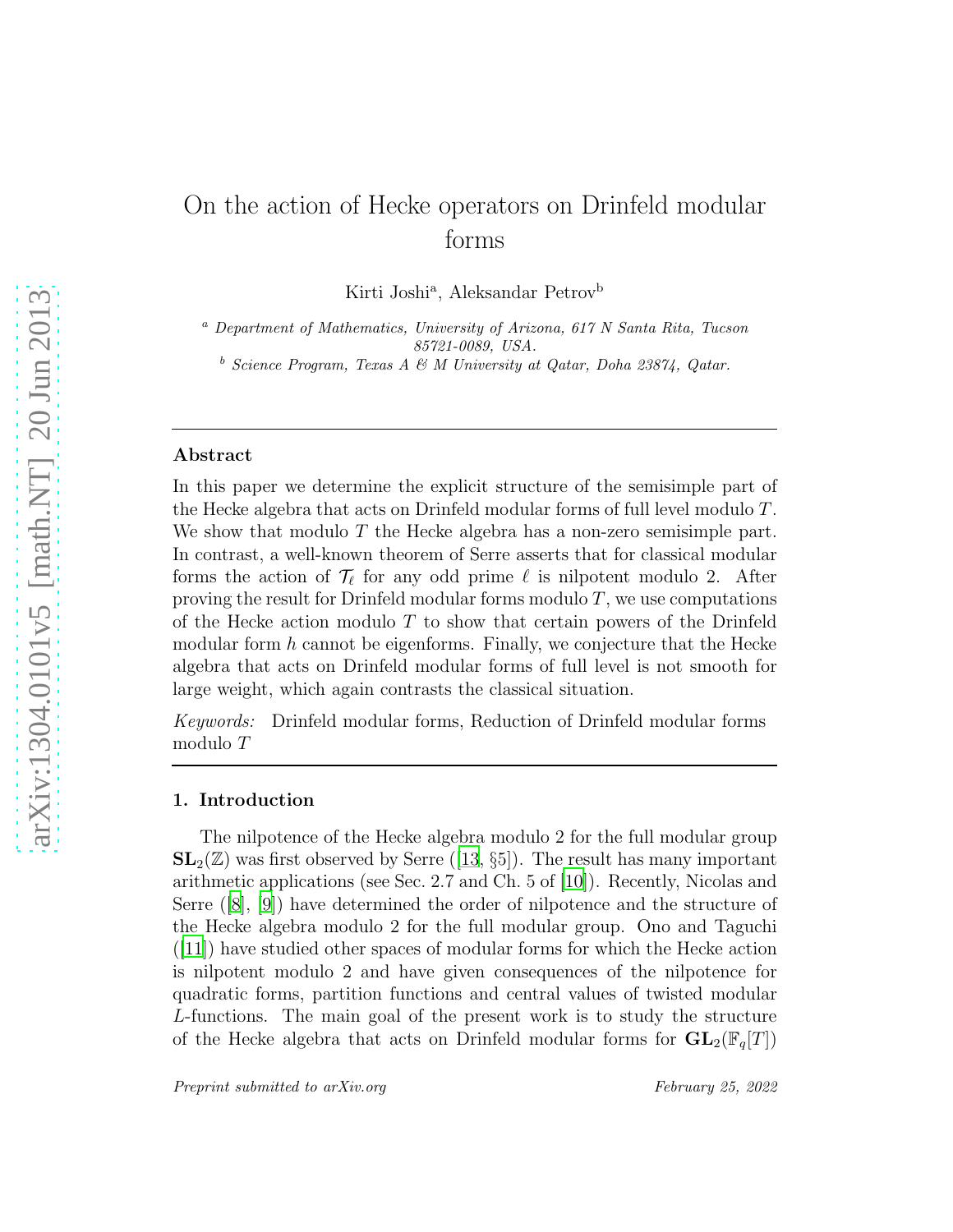and their reductions modulo T. Unlike the case of classical modular forms, the Hecke eigenvalues are not directly related to the 'Fourier' coefficients of Drinfeld modular forms. This makes the analysis of the Hecke algebra even more difficult and the properties of the Hecke algebra remain somewhat of a mystery. Our approach uses Serre derivatives of Drinfeld modular forms. We completely describe the semisimple part of the action of  $\mathcal{T}_{p}$  mod T, where  $T \neq \mathfrak{p} \in \mathbb{F}_q[T], \mathfrak{p}$  irreducible. This is done in Theorem [3.5.](#page-8-0) The algebra of Drinfeld modular forms modulo any degree one prime is freely generated over  $\mathbb{F}_q$  by the reduction of the normalized cuspidal Drinfeld modular form of the smallest weight (see  $[3, (12.9)]$ ), which parallels the classical case where the algebra of modular forms modulo 2 is freely generated over  $\mathbb{F}_2$  by the reduction of the classical delta function. This suggests that degree one primes play a role analogous to the prime 2. In contrast with the result of Serre, we show that  $\mathcal{T}_{\mathfrak{p}}$  mod T has a non-trivial semisimple part for all  $\mathfrak{p} \neq T$ . The result also holds with appropriate modifications for any degree one prime (see Remark [3.6](#page-9-0) below).

Because the Hecke action modulo  $T$  is a reduction of the Hecke action on Drinfeld modular forms, explicit calculations of the Hecke action modulo T allow us to prove that certain powers of  $h$  (the normalized Drinfeld cuspidal form of smallest weight) cannot be eigenforms in Section [4.](#page-9-1) Classically powers of eigenforms are never eigenforms, but since the 'Fourier' coefficients of Drinfeld eigenforms are not directly related with the eigenvalues this is no longer the case for Drinfeld modular forms and it is interesting to determine which powers of a given eigenform remain eigenforms.

Finally, we conjecture (see Conjecture [4.9\)](#page-14-0) that the Hecke algebra is not smooth over the rational function field. Classically the Hecke algebra that acts on the space of modular forms of full level is étale (and therefore smooth) over Q, therefore our conjecture underscores another difference between the structure of the Hecke algebra in the case of classical modular forms and in the case of Drinfeld modular forms.

## 2. Notation

Let p be a prime number. Let  $q = p^r$ , with r a positive integer. Let A be the polynomial ring  $\mathbb{F}_q[T], A_+$  be the set of monic polynomials in A, K the fraction field of A. Let  $\phi$  denote the Carlitz module, i.e., the Drinfeld module of rank one, uniquely defined by requiring  $\phi_T(z) = Tz + z^q$ . Throughout the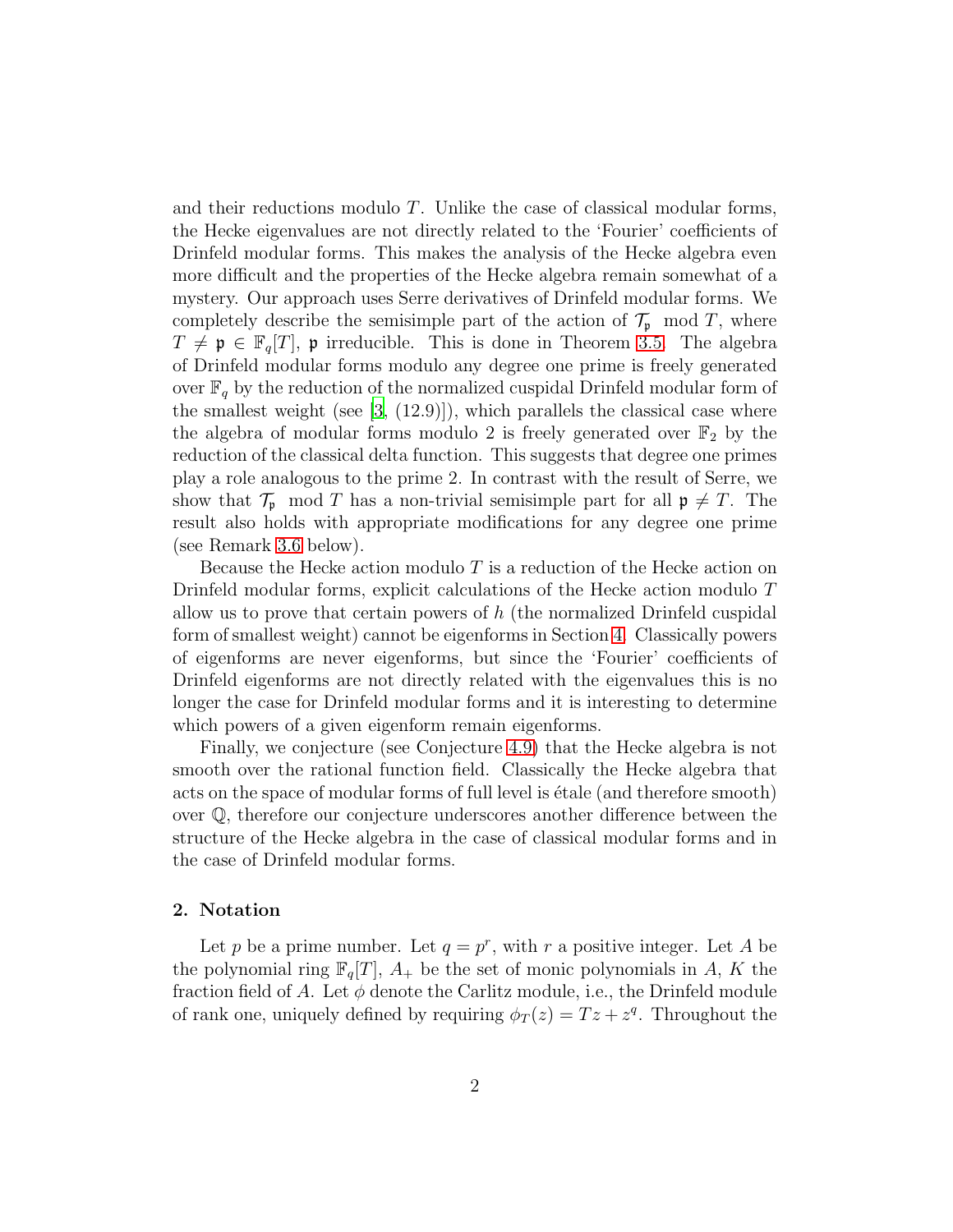article  $\tilde{\pi}$  will denote a fixed choice of a period of the Carlitz module. The reader can find more about the Carlitz theory in [\[15,](#page-16-3) Ch.2].

Let  $M_{k,m}$  denote the set of Drinfeld modular forms of weight k, type m, for  $\mathbf{GL}_2(A)$  over K (see [\[3,](#page-15-2) §5] or [\[5](#page-15-3)]). Let  $t := t(z) = e_{\tilde{\pi}A}(\tilde{\pi}z)^{-1}$  be the usual uniformizer at 'infinity', and let  $t_a := t(az)$ . The function  $t_a$ , for  $a \in A_+$ , can be expanded into a *t*-series with coefficients in  $A$  (see [\[3,](#page-15-2) (7.3)]):

<span id="page-2-1"></span>
$$
t_a = \frac{t^{q^{\deg_T(a)}}}{1 + \dots} = t^{q^{\deg_T(a)}} + \text{higher order terms in } t \in A[[t]].
$$
 (1)

Every element f of  $M_{k,m}$  has a t-expansion:

$$
f = \sum_{n=0}^{\infty} a_n t^n, \qquad a_n \in K,
$$

which is well-defined for  $z$  close to 'infinity' and such an expansion determines f uniquely. Let

$$
g:=1-(T^q-T)\sum_{a\in A_+}t_a^{q-1}, \qquad\qquad h:=\sum_{a\in A_+}a^qt_a.
$$

We have defined g and h not by giving their t-expansions, but by giving their A-expansions (see [\[12](#page-16-4)] for details). Most Drinfeld modular forms do not appear to have A-expansions, but the ones that do have the advantage that one can compute the Hecke action on them in an easy manner (for examples see [\(9\)](#page-5-0) below).

The algebra  $M_{k,m}$  is generated by g and h ([\[3](#page-15-2), (6.5) & (9.1)]). More precisely,

<span id="page-2-0"></span>
$$
M_{k,m} = K\langle g^i h^j : k = (q-1)i + (q+1)j, \ j \equiv m \mod (q-1) \rangle. \tag{2}
$$

Let

$$
M := \bigoplus_{k,m} M_{k,m}.
$$

Then

$$
M=K[g,h].
$$

Let  $M_T$  denote the subalgebra of M which consists of Drinfeld modular forms that have t-expansion coefficients that have denominators relatively prime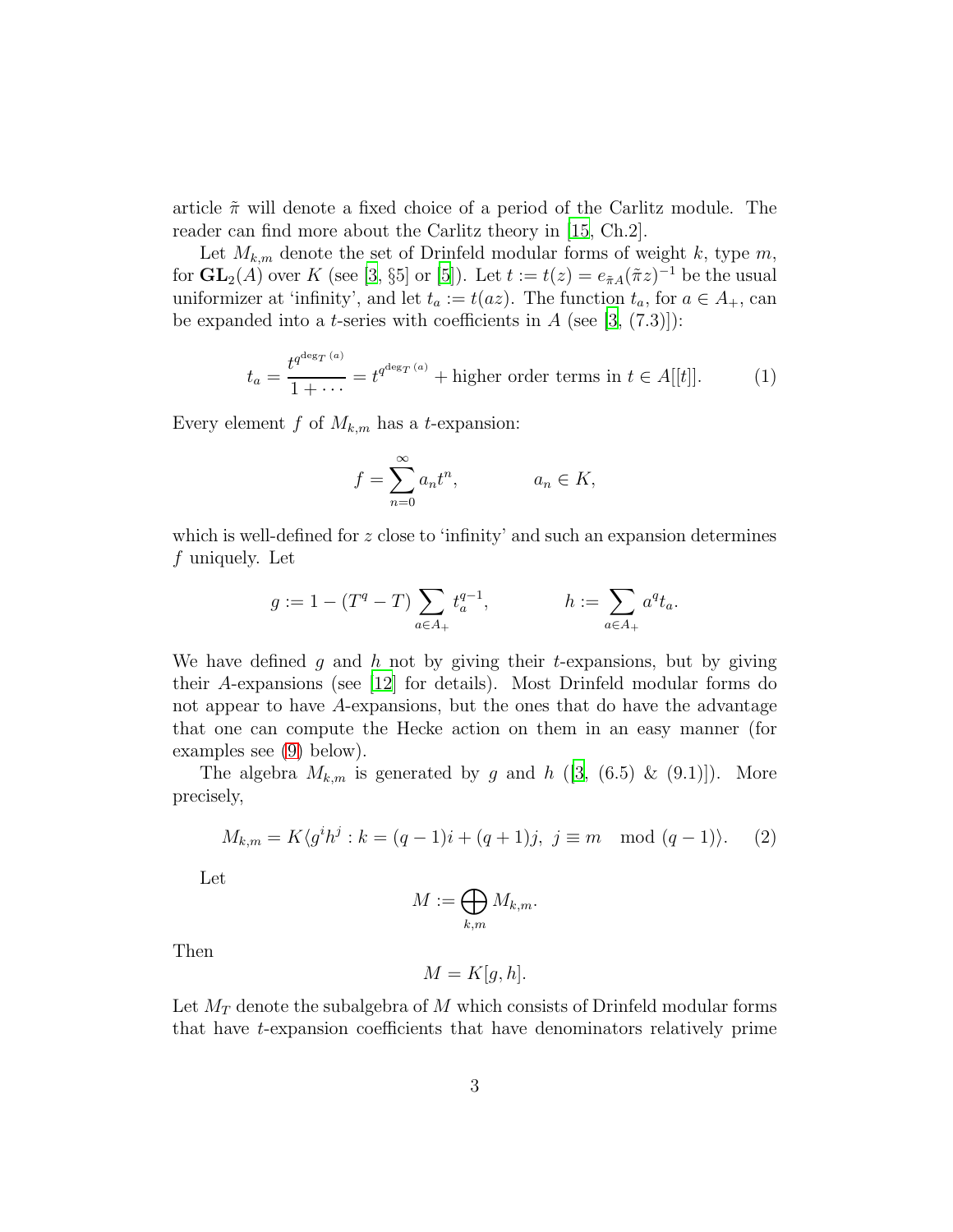to  $T$ . Such forms can be reduced modulo  $T$  by reducing their coefficients modulo T.

Let

$$
\widetilde{M}_{k,m} := \{ \widetilde{f} \in \mathbb{F}_q[[t]] : \exists f \in M_{k,m} \cap M_T \text{ s.t. } f \equiv \widetilde{f} \mod T \}.
$$

We note that  $\widetilde{g} = 1$ , while  $\widetilde{h} = t +$  higher order terms in t.

If we set

$$
\mu := \left\lfloor \frac{k - m(q+1)}{q^2 - 1} \right\rfloor,
$$

then [\(2\)](#page-2-0) and  $\widetilde{g} = 1$  show that

$$
\widetilde{M}_{k,m} = \mathbb{F}_q \left\langle \widetilde{h}^m, \widetilde{h}^{m+(q-1)}, \dots, \widetilde{h}^{m+\mu(q-1)} \right\rangle. \tag{3}
$$

Let

$$
\widetilde{M} := \bigoplus_{k,m} \widetilde{M}_{k,m}.
$$

We see that  $\widetilde{M} = \mathbb{F}_q[\widetilde{h}].$ 

The 'false' Eisenstein series of Gekeler([\[3,](#page-15-2) (8.2)]) is defined by

$$
E := \sum_{a \in A_+} at_a.
$$

The function  $E$  is not a Drinfeld modular form, but it is quasi-modular and is closely related with differential properties of Drinfeld modular forms.

From the definitions of  $E$  and  $h$  it is immediate that

<span id="page-3-0"></span>
$$
E \equiv h \mod T,\tag{4}
$$

and therefore  $\widetilde{M} = \mathbb{F}_q[\widetilde{E}].$ 

Let  $\mathfrak p$  be a prime ideal of A different from  $(T)$ . By abuse of notation, we will also denote by  $\mathfrak p$  the monic irreducible that generates the ideal  $\mathfrak p$ . Let  $f \in M_{k,m}$  $f \in M_{k,m}$  $f \in M_{k,m}$ . By definition ([\[5](#page-15-3), § 1.8]) the  $\mathfrak{p}^{\text{th}}$  Hecke operator of weight k,  $\mathcal{T}_{\mathfrak{p},k}$ , acts on f according to

<span id="page-3-1"></span>
$$
\mathcal{T}_{\mathfrak{p},k} f := \mathfrak{p}^k f(\mathfrak{p}z) + \sum_{\beta \in S_{\mathfrak{p}}} f\left(\frac{z+\beta}{\mathfrak{p}}\right),\tag{5}
$$

where  $S_{\mathfrak{p}} := \{ \beta \in A : \deg_T(\beta) < \deg_T(\mathfrak{p}) \}.$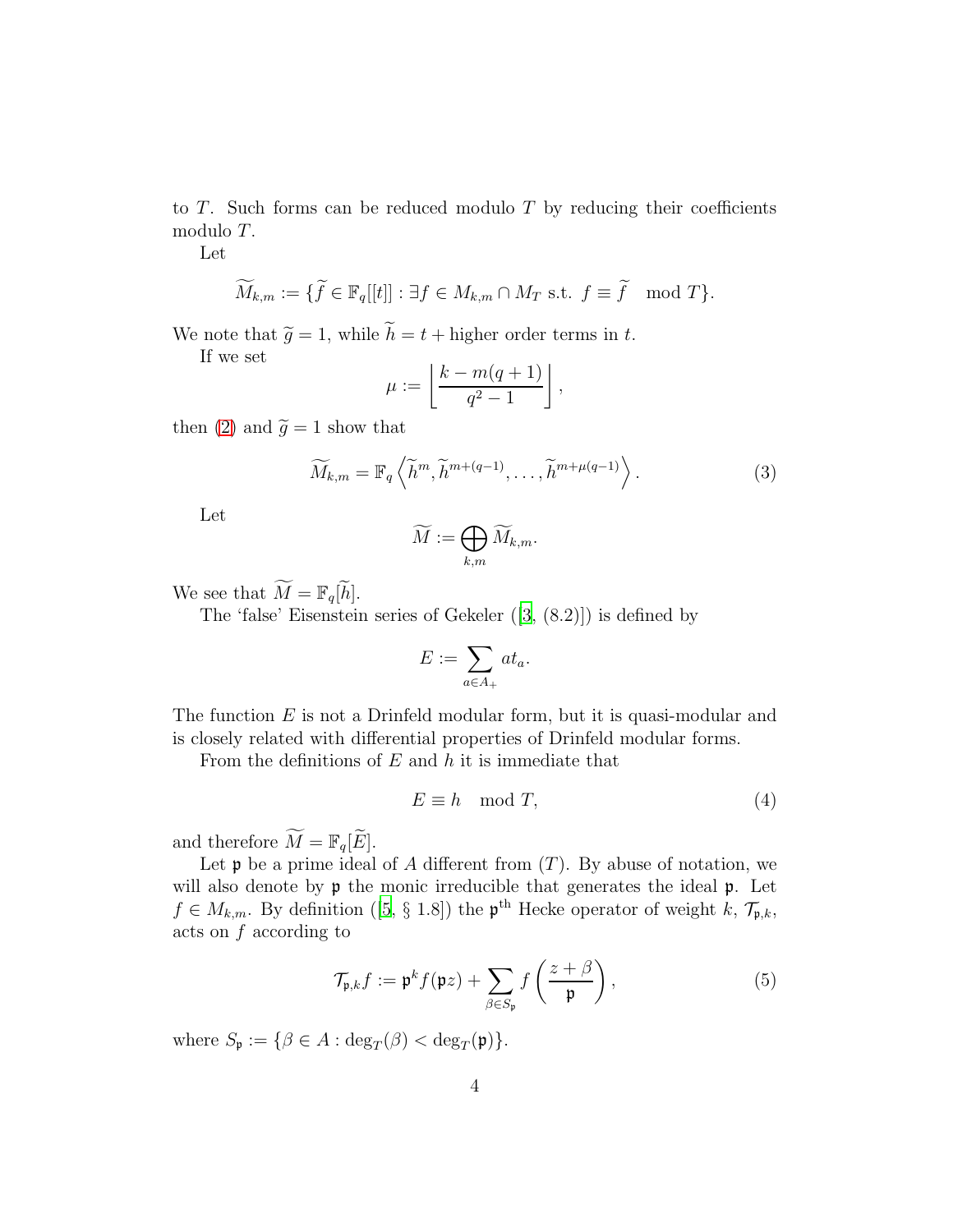The corresponding action of  $\mathcal{T}_{\mathfrak{p},k}$  on a t-expansion is (see [\[3,](#page-15-2) (7.3)]):

<span id="page-4-0"></span>
$$
\mathcal{T}_{\mathfrak{p},k}\left(\sum_{n=0}^{\infty} a_n t^n\right) = \mathfrak{p}^k \sum_{n=0}^{\infty} a_n t_{\mathfrak{p}}^n + \sum_{n=0}^{\infty} a_n G_{n,\mathfrak{p}}(\mathfrak{p} t),\tag{6}
$$

where  $G_{n,p}(X)$  is the *n*-th Goss polynomial of the finite lattice formed by the **p**-torsion of the Carlitz module. The formulas are also valid when  $p = T$ .

Since the coefficients of  $G_{n,p}(X)$  are in K this shows that

$$
\mathcal{T}_{\mathfrak{p},k} M_{k,m} \subset M_{k,m}.
$$

We want to define the Hecke action on  $\widetilde{M}_{k,m}$  for primes different from  $(T)$  by formula [\(6\)](#page-4-0). We need to check that (6) does not introduce denominators divisible by  $T$ , so that reduction is well-defined. As we have already remarked, the t-expansion of  $t_p$  has coefficients in A, therefore it can be reduced modulo T. It remains to check that for  $\mathfrak{p} \neq T$ ,  $G_{n,\mathfrak{p}}(X)$  has coefficients with denominators relatively prime to  $T$ . To that end, we note that the normalized exponential function of the lattice of p-torsion of the Carlitz module,  $e_p(z)$ , and the Carlitz module at  $\mathfrak{p}, \phi_p(z)$ , have the same zeroes. Since  $e_{\mathfrak{p}}(z) = z + \cdots$ , while  $\phi_{\mathfrak{p}}(z) = \mathfrak{p}z + \cdots$ , we have

$$
e_{\mathfrak{p}}(z) = \frac{1}{\mathfrak{p}} \phi_{\mathfrak{p}}(z).
$$

Because  $\phi_{p}(z)$  has coefficients in A, we conclude that  $e_{p}(z)$  has coefficients with denominators that are relatively prime to T, provided that  $\mathfrak{p} \neq T$ . According to [\[3,](#page-15-2) (3.3)] the polynomials  $G_{n,p}(X)$  can be inductively computed from the coefficients of  $e_p(z)$  without introducing denominators. Therefore  $G_{n,p}(X)$  has coefficients that have no powers of T in its denominators and can be reduced modulo T.

We conclude that if  $\mathfrak{p} \neq T$ , then

$$
\mathcal{T}_{\mathfrak{p},k}(M_{k,m}\cap M_T)\subset M_{k,m}\cap M_T,
$$

where  $\mathcal{T}_{\mathbf{p},k}$  is defined by formula [\(6\)](#page-4-0).

For future reference we give explicit formula for  $e_p(z)$  and  $G_{n+1,p}(X)$  based on the coefficients of  $\mathfrak{p}$ . Let  $\mathfrak{p} = \alpha_0 + \alpha_1 T + \cdots + T^d$ ,  $\alpha_i \in \mathbb{F}_q$ . Since  $\phi_T(z) \equiv z^q$  $mod T$ , it follows that

$$
\phi_{\mathfrak{p}}(z) \equiv \sum_{n=0}^{d} \alpha_n z^{q^n} \mod T.
$$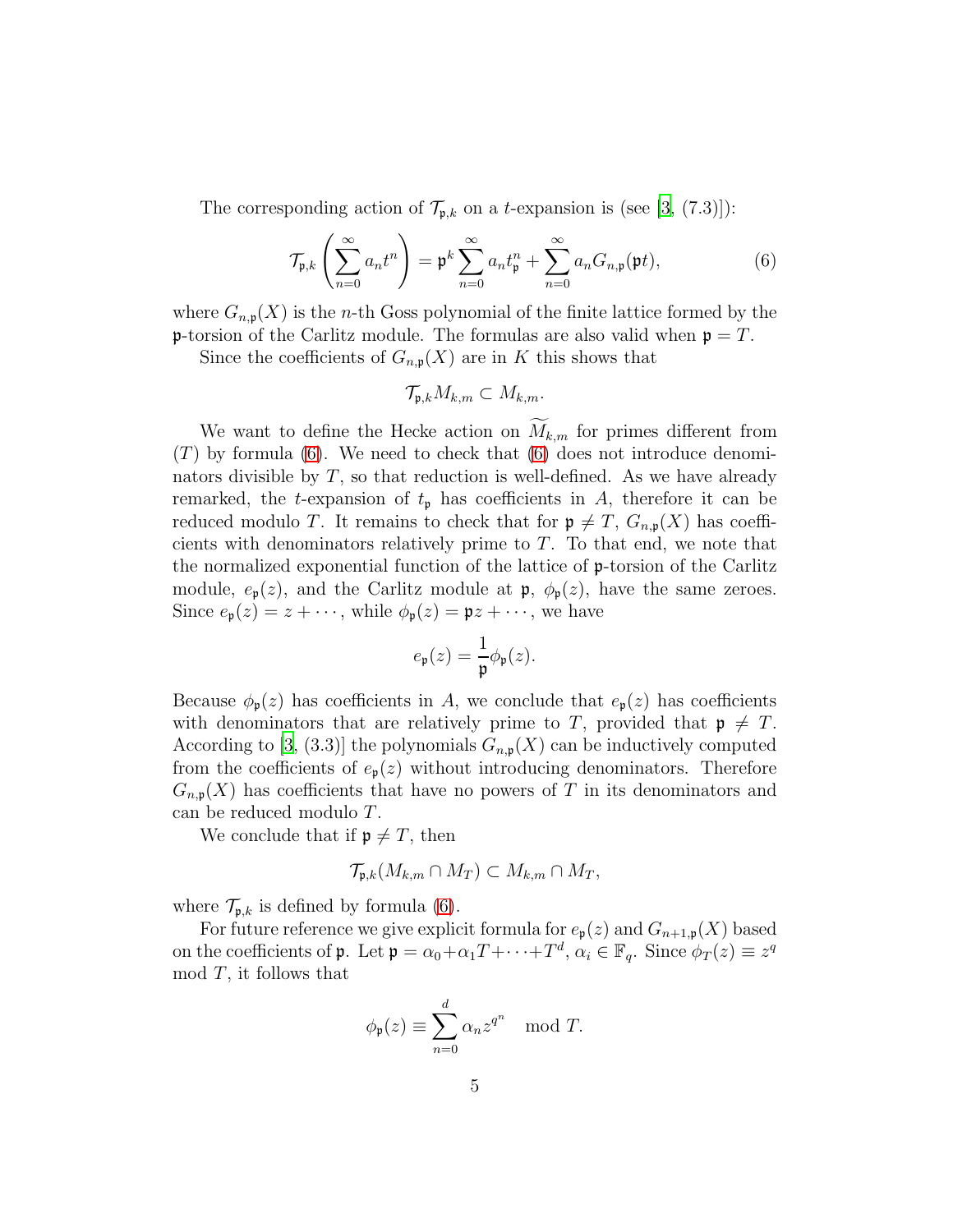Hence

<span id="page-5-1"></span>
$$
e_{\mathfrak{p}}(z) \equiv \frac{1}{\overline{\mathfrak{p}}} \sum_{n=0}^{d} \alpha_n z^{q^n} \equiv \sum_{n=0}^{d} \frac{\alpha_n}{\alpha_0} z^{q^n} \mod T.
$$
 (7)

Let  $i = (i_0, \ldots, i_s)$  run over the set of  $(s + 1)$ -tuples  $(s$  arbitrary) satisfying  $i_0 + \cdots + i_s = m, i_0 + i_1q + \cdots + i_sq^s = n.$  According to [\[3](#page-15-2), (3.8)] formula [\(7\)](#page-5-1) shows that

<span id="page-5-2"></span>
$$
G_{n+1,\mathfrak{p}}(X) \equiv \sum_{m \le n} \left( \sum_{\underline{i}} \binom{m}{i_0, \dots, i_s} \left( \frac{\alpha_1}{\alpha_0} \right)^{i_1} \cdots \left( \frac{\alpha_s}{\alpha_0} \right)^{i_s} \right) X^{m+1} \mod T,
$$
\n(8)

where  $\binom{m}{i_0,\dots,i_s}$  is the multinomial coefficient  $m!/(i_0!\cdots i_s!)$ .

Corollary 3.1.13 from [\[12\]](#page-16-4) shows that for  $1 \leq j \leq q$ :

<span id="page-5-0"></span>
$$
\mathcal{T}_{\mathfrak{p},q-1}g = \mathfrak{p}^{q-1}g, \qquad \mathcal{T}_{\mathfrak{p},j(q+1)}h^j = \mathfrak{p}^j h^j. \tag{9}
$$

Let  $\mathcal{H}_{k,m} \subset \text{End}(M_{k,m})$  be the subalgebra generated by all the Hecke operators over K (see [\[6,](#page-15-4) Df 3.1] for the definition of  $\mathcal{T}_{\mathfrak{m}}$  when  $\mathfrak{m}$  is not a prime ideal). The reader should note that just like the classical case  $\mathcal{T}_{m}\mathcal{T}_{n}$  for relatively prime  $\mathfrak m$  and  $\mathfrak n$ , but unlike the classical case  $\mathcal{T}_{\mathfrak p^N} = \mathcal{T}_{\mathfrak p}^N$  for all  $\mathfrak p$  and all positive integers  $N$  (see [\[6](#page-15-4), Pr 3.3]). This allows us to focus our attention on  $\mathcal{T}_{\mathfrak{p}}$  where  $\mathfrak{p}$  is prime. Let  $\widetilde{\mathcal{H}}_{k,m}$  be the subalgebra of End $(\widetilde{M}_{k,m})$  generated by the Hecke operators away from T. Let  $\mathcal{H}_{k,m}^{ss}$  be the subalgebra of  $\mathcal{H}_{k,m}$ generated by operators which are absolutely semisimple. Let  $\mathcal{H}_{k,m}^{ss}$  be the subalgebra of  $\mathcal{H}_{k,m}$  generated by absolutely semisimple elements. The algebra  $\mathcal{H}_{k,m}$  is a finite-dimensional K-algebra while  $\mathcal{H}_{k,m}$  is a finite-dimensional  $\mathbb{F}_q$ algebra. We note that  $\mathcal{H}_{k,m}^{ss}$  is a product of finite separable extensions (see [\[1](#page-15-5), Chap V, page 34]). We are interested in properties of  $\mathcal{H}_{k,m}^{ss}$  and  $\mathcal{H}_{k,m}^{ss}$ .

# 3. Hecke Algebra modulo T

In this section we determine the structure of  $\mathcal{H}_{k,m}^{ss}$  completely (Theorem [3.5](#page-8-0) below). We will make use of the Serre derivatives from [\[3](#page-15-2), (8.5)], which we now recall.

Define

$$
\Theta := \frac{1}{\tilde{\pi}} \frac{d}{dz} = -t^2 \frac{d}{dt}.
$$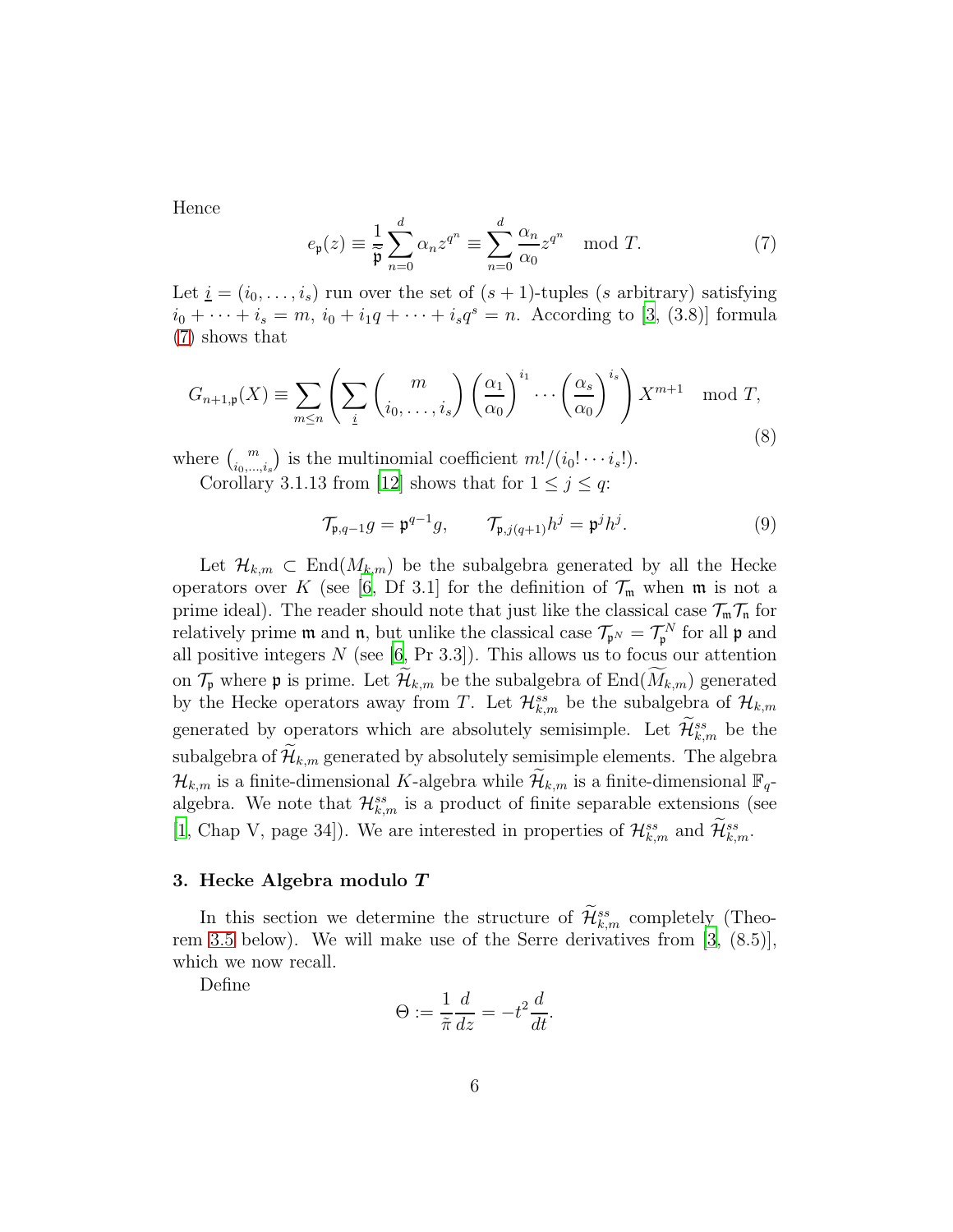The operator  $\Theta$  does not preserve M, but the  $k^{\text{th}}$  Serre derivative

$$
\partial_k := \Theta + kE
$$

does. One can show (see [\[3](#page-15-2), (8.5)]) that  $\partial_k : M_{k,m} \to M_{k+2,m+1}$  and that for  $k = k_1 + k_2$ ,  $f_1, f_2$  Drinfeld modular forms of weights  $k_1, k_2$ , respectively, we get  $\partial_k(f_1f_2) = \partial_{k_1}(f_1)f_2 + f_1\partial_{k_2}(f_2)$ .

We have (paragraph following [\[3,](#page-15-2) (8.7)])

$$
\partial_{q+1}h=0,
$$

which, together with [\(4\)](#page-3-0), shows that  $\Theta$  preserves  $\widetilde{M}$ . Indeed  $\partial_{q+1}h = 0$ implies that

<span id="page-6-2"></span>
$$
\Theta h \equiv -h^2 \mod T. \tag{10}
$$

As in the previous section, let  $\mathfrak p$  stand for either a prime ideal of A different from  $(T)$  or for the monic generator of such an ideal. The reduction of p modulo T, i.e., the constant term of  $\mathfrak{p}$ , will be denoted by  $\tilde{\mathfrak{p}}$ . By using [\(5\)](#page-3-1), we get

$$
\frac{d}{dz}\mathcal{T}_{\mathfrak{p},k}f = \mathfrak{p}^{k+1}f'(\mathfrak{p}z) + \frac{1}{\mathfrak{p}}\sum_{\beta\in S_{\mathfrak{p}}}f'\left(\frac{z+\beta}{\mathfrak{p}}\right),
$$

which in terms of operators shows that

<span id="page-6-0"></span>
$$
\mathfrak{p} \cdot \Theta \mathcal{T}_{\mathfrak{p},k} = \mathcal{T}_{\mathfrak{p},k+2} \Theta. \tag{11}
$$

**Remark 3.1.** We will generally suppress the weight  $k$  from the notation for the p th Hecke operator, since the weight can be read off from the form that the Hecke operator is acting on. We want to remark that modulo  $T$  equation [\(11\)](#page-6-0) becomes

<span id="page-6-1"></span>
$$
\widetilde{\mathfrak{p}} \cdot \Theta \mathcal{T}_{\mathfrak{p},k} \equiv \mathcal{T}_{\mathfrak{p},k+2+s(q-1)} \Theta \mod T,\tag{12}
$$

where s can be chosen to be any non-negative integer.

<span id="page-6-3"></span>**Theorem 3.2.** Let  $\mathfrak{p}$  be a prime different from T. Let n be a non-negative integer. Then

$$
\mathcal{T}_{\mathfrak{p}}h^n \equiv \widetilde{\mathfrak{p}}^n h^n + lower\ order\ terms\ in\ h \mod T. \tag{13}
$$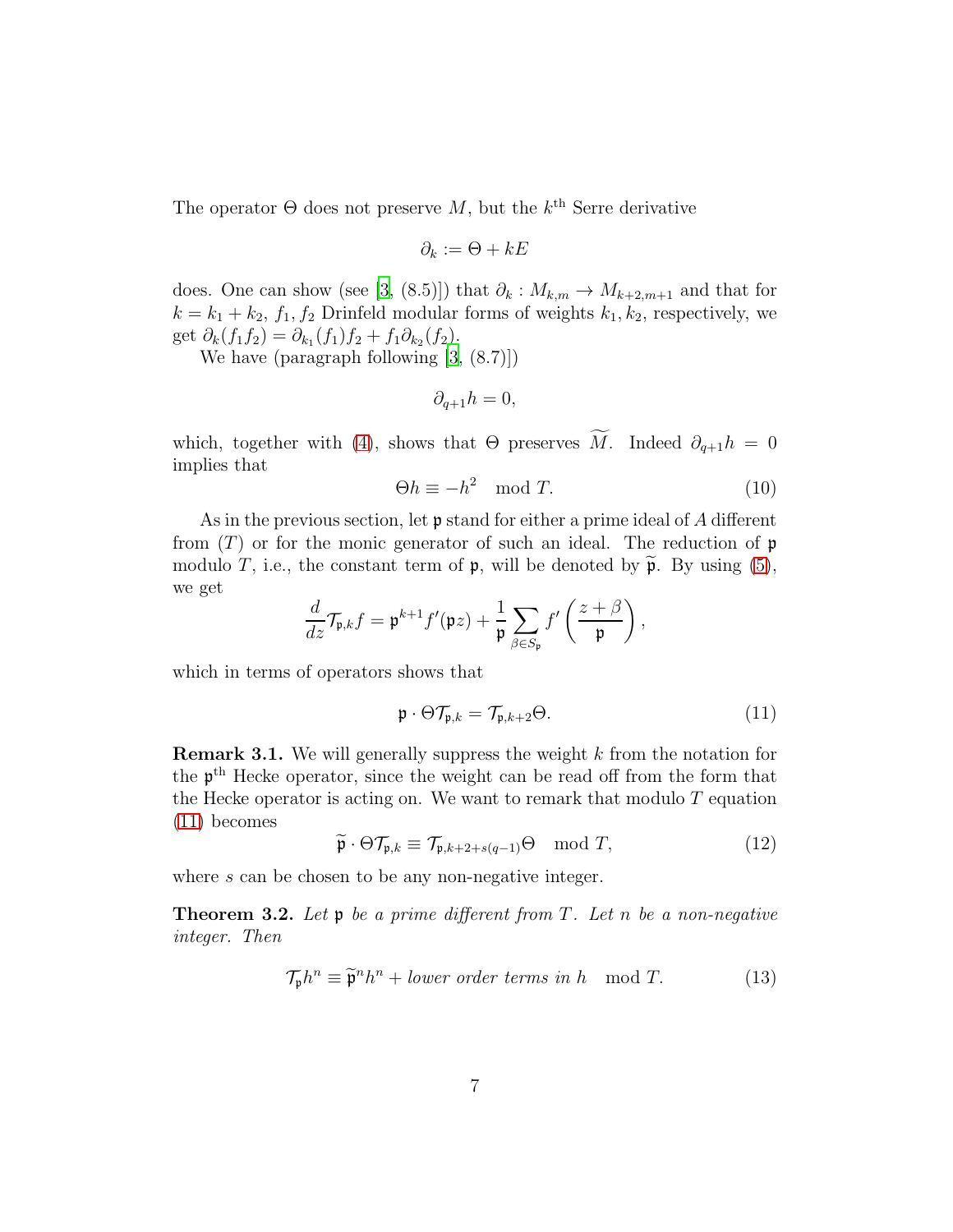Proof. We prove that

$$
\mathcal{T}_{\mathfrak{p}} h^n \equiv \widetilde{\mathfrak{p}}^n h^n + \text{lower order terms in } h \mod T
$$

by downward induction on  $n$ .

Let *n* be given and let  $p^{\nu}$  be the smallest power of *p* bigger than or equal to n.

If  $0 \le n \le p$ , then we already remarked in [\(9\)](#page-5-0) that

$$
\mathcal{T}_{\mathfrak{p}}g = \mathfrak{p}^{q-1}g, \qquad \qquad \mathcal{T}_{\mathfrak{p}}h^n = \mathfrak{p}^n h^n \qquad (1 \le n \le p),
$$

and therefore

$$
\mathcal{T}_{\mathfrak{p}}\widetilde{g} = \mathcal{T}_{\mathfrak{p}}1 = \widetilde{\mathfrak{p}}^{q-1} = 1, \qquad \qquad \mathcal{T}_{\mathfrak{p}}\widetilde{h^n} = \widetilde{\mathfrak{p}}^n\widetilde{h^n} \qquad (1 \le n \le p).
$$

This proves the result for  $1 \leq n \leq p$ .

Suppose that  $\nu > 1$ , i.e.,  $p^{\nu-1} < n \leq p^{\nu}$ . Assume that the result is true for  $n_0$  in the range  $1 \leq n_0 \leq p^{\nu-1}$ .

If  $p \mid n$ , then  $n = pn_0$  for  $n_0$  between  $p^{\nu-2}$  and  $p^{\nu-1}$  and by the induction hypothesis

 $\mathcal{T}_{\mathfrak{p}}h^n = (\mathcal{T}_{\mathfrak{p}}h^{n_0})^p \equiv (\widetilde{\mathfrak{p}}^{n_0}h^{n_0})^p + \text{lower order terms in } h \mod T.$ 

If  $p \nmid n$ , then write

$$
\mathcal{T}_{\mathfrak{p}} h^n \equiv \epsilon_n h^n + \text{lower order terms in } h \mod T.
$$

We apply  $\widetilde{\mathfrak{p}}\Theta$  to both sides of this equation and use [\(12\)](#page-6-1):

$$
\mathcal{T}_{\mathfrak{p}}(\Theta h^{n}) \equiv \widetilde{\mathfrak{p}} \cdot \Theta \left( \mathcal{T}_{\mathfrak{p}} h^{n} \right)
$$
  

$$
\equiv \widetilde{\mathfrak{p}} \cdot \Theta \left( \epsilon_{n} h^{n} + \text{lower order terms in } h \right) \bmod T.
$$

Using [\(10\)](#page-6-2) this becomes

$$
\mathcal{T}_{\mathfrak{p}}(-nh^{n+1}) \equiv -n\widetilde{\mathfrak{p}}\epsilon_n \cdot h^{n+1} + \text{lower order terms in } h \mod T.
$$

As  $p \nmid n$ , we have

$$
\mathcal{T}_{\mathfrak{p}}(h^{n+1}) \equiv \widetilde{\mathfrak{p}} \epsilon_n \cdot h^{n+1} + \text{lower order terms in } h \mod T.
$$

The equation above shows that one can prove the result for  $n$  if one assumes the result for  $n+1$  and  $p \nmid n$ . This finishes the proof as the result for  $p^{\nu}-1$  is deduced from the one for  $p^{\nu}$  (which we already have deduced from the result for the range  $p^{\nu-2}$  to  $p^{\nu-1}$ , the result for  $p^{\nu}-2$  is deduced from the one for  $p^{\nu}-1$  and so on.  $\Box$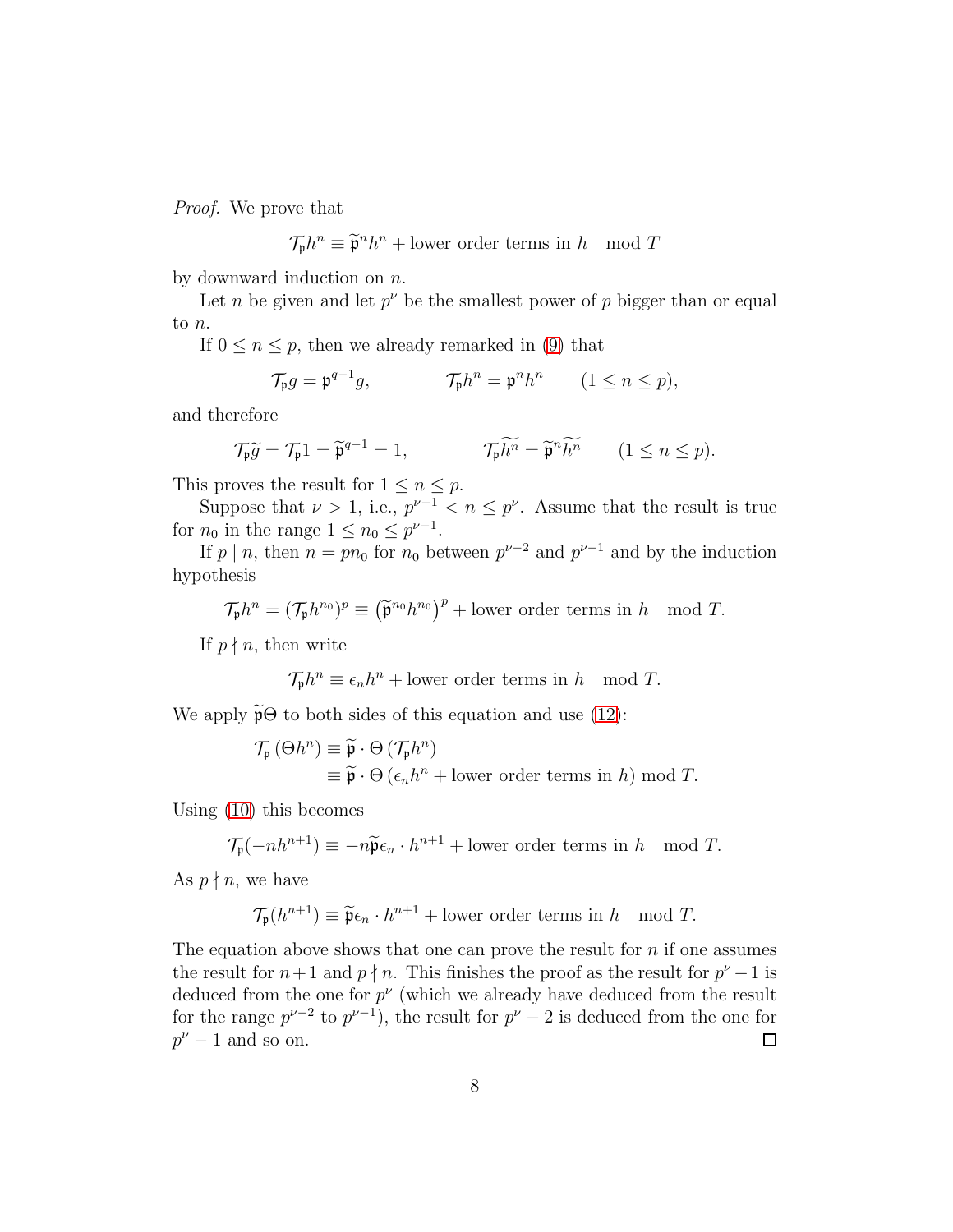As a corollary we see that

<span id="page-8-1"></span>Corollary 3.3. In the basis  $\{h^m,\ldots,h^{m+\mu(q-1)}\}$ , the action of  $\mathcal{T}_{\mathfrak{p}}$  on  $M_{k,m}$ is given by the matrix

> $\sqrt{ }$   $\widetilde{\mathfrak{p}}^m \quad 0 \quad \dots \quad 0$  $* \quad \widetilde{\mathfrak{p}}^m \quad \dots \quad \vdots$  $\vdots$   $\vdots$   $\ddots$  0 \* ... \*  $\widetilde{\mathfrak{p}}^m$ 1

.

In particular,

$$
\mathcal{T}_{\mathfrak{p}}^{ss} = \widetilde{\mathfrak{p}}^m I_{1+\mu,1+\mu},
$$

where  $I_{1+\mu,1+\mu}$  is the  $(1+\mu)$ -by- $(1+\mu)$  identity matrix.

Wilson's Theorem now shows that

<span id="page-8-2"></span>Corollary 3.4. If  $\mathfrak{p}_1, \ldots, \mathfrak{p}_{q-1} \in A$  are primes with nonzero, pairwise distinct, residues modulo T, then

 $\mathcal{T}_{\mathfrak{p}_1} \cdots \mathcal{T}_{\mathfrak{p}_{q-1}} \equiv -1 + \text{ nilpotent matrix mod } T.$ 

Corollary [3.3](#page-8-1) explicitly determines the semisimple part of  $\mathcal{T}_{\mathfrak{p}}$  modulo T and we obtain the following result.

<span id="page-8-0"></span>Theorem 3.5. We have

$$
\widetilde{\mathcal{H}}^{ss}_{k,m}=\mathbb{F}_q[(\mathbb{F}_q^*)^m],
$$

with the isomorphism being given by

$$
(\mathcal{T}_{\mathfrak{p}}\mod T)^{ss}\mapsto \widetilde{\mathfrak{p}}^m.
$$

As mentioned in the introduction our result is in contrast with the classical case where the Hecke operators modulo 2 are nilpotent. Corollary [3.4](#page-8-2) also shows this contrast, since for every classical modular form with integer coefficients  $f$  there exists a positive integer  $i$  with the property that

$$
\mathcal{T}_{\ell_1}\cdots\mathcal{T}_{\ell_i}f\equiv 0 \bmod 2,
$$

for every collection of odd primes  $\ell_1, \ldots, \ell_i$ . For more on this see pages 34-35 in [\[10](#page-16-1)]. These results already suggest that the Hecke algebra action on  $M_{k,m}$ has a different structure than in the case of classical modular forms. We conjecture another difference in Conjecture [4.9](#page-14-0) below.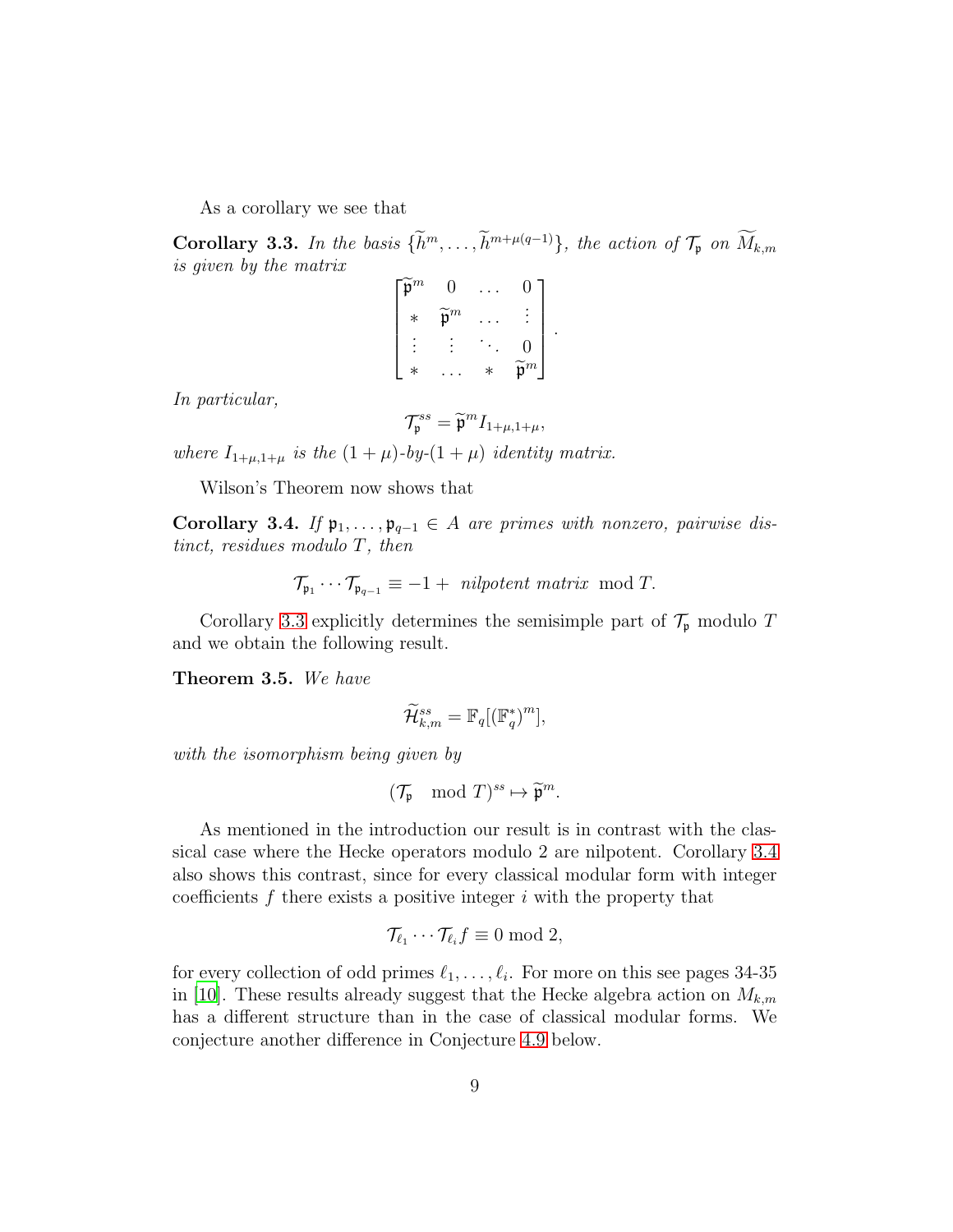<span id="page-9-0"></span>**Remark 3.6.** There is nothing special about  $T$  as opposed to any other degree one monic irreducible. One can therefore formulate the results with obvious changes for the Hecke action modulo  $(T + \theta)$ ,  $\theta \in \mathbb{F}_q$ , or indeed modulo

$$
\prod_{\theta \in \mathbb{F}_q} (T + \theta) = T^q - T.
$$

# <span id="page-9-1"></span>4. The Hecke Action on  $M_{k,m}$

## 4.1. Computations when q is prime

In this subsection we use the computation of the Hecke action modulo T to conclude that certain powers of h are not eigenforms under the assumption that  $q$  is prime.

For the duration of this subsection we assume that  $q = p$ . We will keep writing  $q$ , but the reader should be aware that our assumption that  $q$  is prime is needed for the proofs that we present.

<span id="page-9-2"></span>**Lemma 4.1.** Let  $\mathfrak{p}$  be a prime of degree d,  $\mathfrak{p} \neq T$ . For j in the range  $1 \leq j \leq (q-1)$ , the form  $\widetilde{h}^{q^d+j}$  is not an eigenform for  $\mathcal{T}_{\mathfrak{p}}$ .

*Proof.* We will show that for j in the range  $1 \leq j \leq (q-1)$ 

$$
\mathcal{T}_{\mathfrak{p}} h^{q^d+j} \equiv j \widetilde{\mathfrak{p}}^j h^{j+1} + \text{ higher order terms in } h \mod T
$$

by induction on  $j$ .

First, consider the case  $j = 1$ . We want to compute the  $t^2$ -term in the *t*-expansion of  $\mathcal{T}_{\mathfrak{p}} \widetilde{h}^{q^d+1}$ .

Let  $a_n$  be the coefficients in the *t*-expansion of  $\widetilde{h}^{q^d+1}$ , i.e., let

$$
\widetilde{h}^{q^d+1} = \sum_{n \ge q^d+1} a_n t^n = t^{q^d+1} + \text{higher order terms in } t.
$$

Let  $G_{n,p}$  be the *n*-th Goss polynomial of the **p**-torsion of the Carlitz module.

Since  $t_{\mathfrak{p}}$  starts with  $t^{q^d}$  (see [\(1\)](#page-2-1)), formula [\(6\)](#page-4-0) shows that  $\mathcal{T}_{\mathfrak{p}} \widetilde{h}^{q^d+1}$  is determined by

$$
\sum_{n\geq q^d+1} a_n G_{n,\mathfrak{p}}(\mathfrak{p} t).
$$

According to the proof of [\[3,](#page-15-2) (3.9)],

$$
\mathrm{ord}_X G_{n,\mathfrak{p}}(X) \ge \frac{n-1}{q^d} + 1.
$$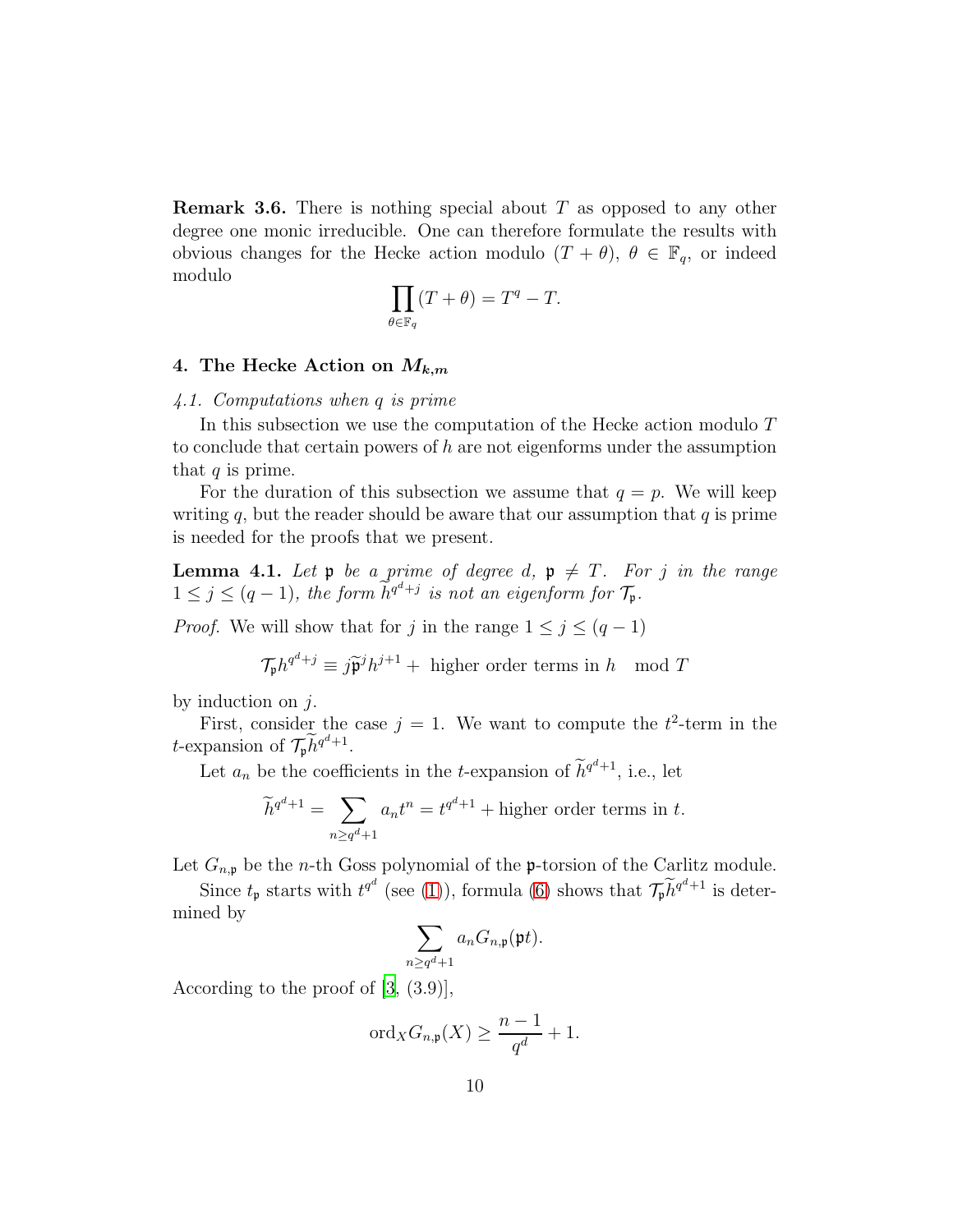Since  $(n-1)/q^d+1>2 \iff n>q^d+1$ , we see that the  $t^2$ -term in the t-expansion of  $\mathcal{T}_{\mathfrak{p}} h^{q^d+1}$  is determined by  $a_{q^d+1} G_{q^d+1,\mathfrak{p}}(\mathfrak{p} t) = G_{q^d+1,\mathfrak{p}}(\mathfrak{p} t)$ .

It remains to compute  $G_{q^d+1,p}(X)$ . We use formula [\(8\)](#page-5-2), with  $n=q^d$  and  $m = 1$  to get

$$
G_{q^d+1,p}(X) \equiv \frac{\alpha_d}{\alpha_0} X^2 + \text{higher order terms in } X \mod T
$$

But **p** is monic of degree d and  $\alpha_0 = \tilde{\mathfrak{p}}$ , therefore  $G_{q^d+1,\mathfrak{p}}(\mathfrak{p}t) \equiv \tilde{\mathfrak{p}}t^2 + \cdots$  $mod T$ , and

$$
\mathcal{T}_{\mathfrak{p}} h^{q^d+1} \equiv \widetilde{\mathfrak{p}} t^2 + \text{ higher order terms in } t \mod T.
$$

This finishes the case  $j = 1$ .

To finish the proof, write

$$
\mathcal{T}_{\mathfrak{p}} h^{q^d+j} \equiv \epsilon_{j+1} t^{j+1} + \text{ higher order terms in } t \mod T.
$$

Assume that

$$
\mathcal{T}_{\mathfrak{p}} h^{q^d+j-1} \equiv (j-1)\widetilde{\mathfrak{p}}^{j-1} t^j + \text{ higher order terms in } t \mod T,
$$

apply  $\widetilde{\mathfrak{p}}\Theta$  to both sides and use [\(12\)](#page-6-1). We get

$$
\mathcal{T}_{\mathfrak{p}}\left(\Theta h^{q^d + (j-1)}\right) \equiv (j-1)\mathcal{T}_{\mathfrak{p}} h^{q^d + j}
$$
  

$$
\equiv \widetilde{\mathfrak{p}}^j j(j-1)t^{j+1} + \text{higher order terms in } t \mod T.
$$

Thus  $\epsilon_{j+1} = j \widetilde{\mathfrak{p}}^j$ .

**Theorem 4.2.** Let d be a positive integer. If  $\mathfrak p$  is a monic irreducible of degree d, different from T, then  $h^{q^d+j}$  is not an eigenform for  $\mathcal{T}_\mathfrak{p}$  for any  $j = 1, \ldots, q - 1.$ 

*Proof.* If  $h^{q^d+j}$  is an eigenform for  $\mathcal{T}_{\mathfrak{p}}$ , then  $\widetilde{h}^{q^d+j}$  is an eigenform for  $\mathcal{T}_{\mathfrak{p}}$ . This contradicts Corollary [4.1](#page-9-2) and shows that  $h^{q^d+j}$  cannot be an eigenform for  $\mathcal{T}_{\mathfrak{p}}$ .  $\Box$ 

We continue to assume that  $q$  is prime. The computations above can also be used to show that  $h^{q+j}$  cannot be an eigenform for  $\mathcal{T}_{\mathfrak{p}}$ , when  $\mathfrak{p}$  has a T-term.

 $\Box$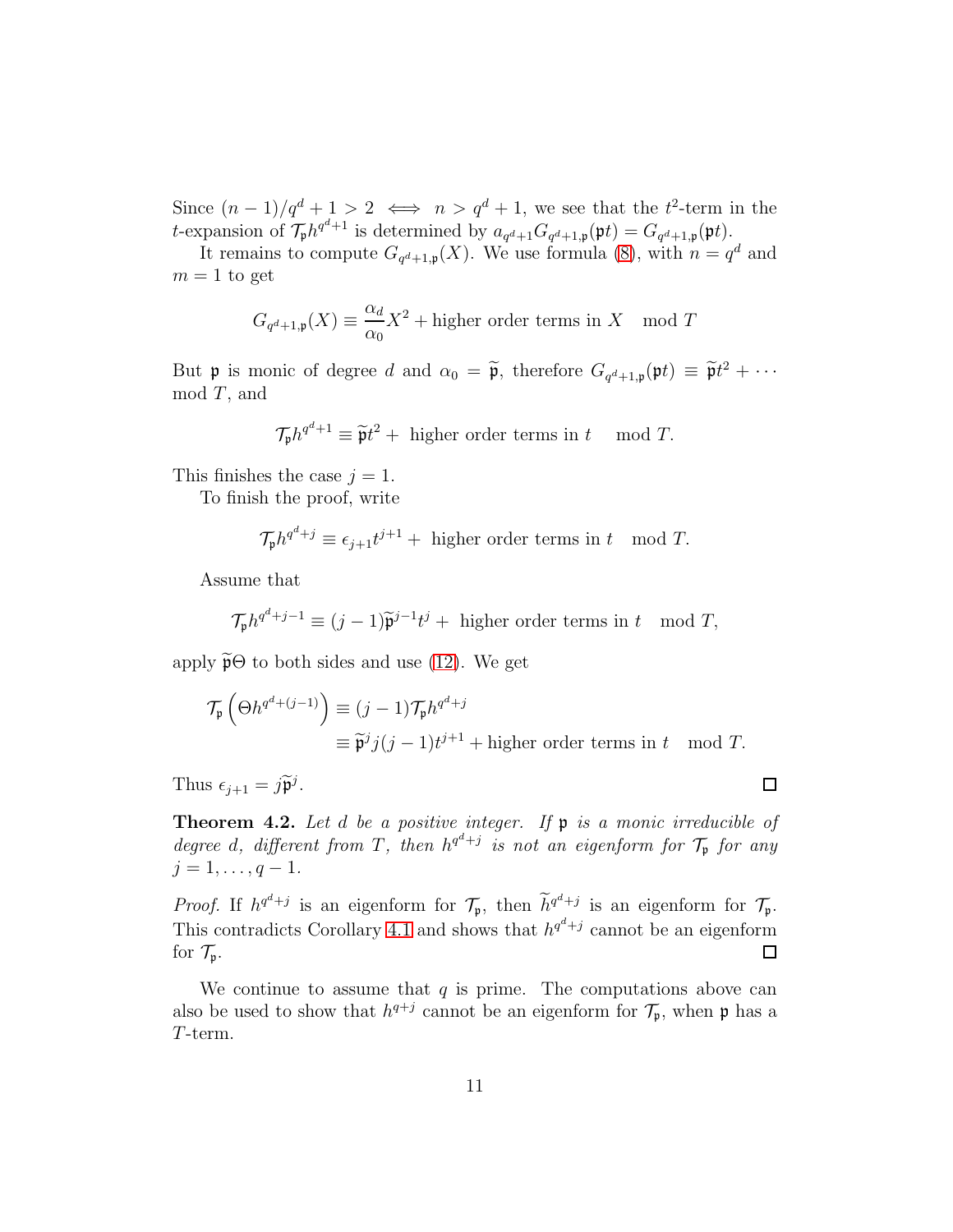We will need to work with the coefficients of the  $t$ -expansions of several powers of  $h$  at the same time, therefore let

$$
\widetilde{h}^m = \sum_{n=m}^{\infty} a_n(m) t^n, \qquad a_n(m) \in \mathbb{F}_q.
$$

Lemma 4.3. If

$$
\widetilde{h}^{q+1} = \sum_{n=q+1}^{\infty} a_n (q+1) t^n,
$$

then for  $i \geq 2$ ,

$$
a_{q^i+1}(q+1) = 0.
$$

Proof. Observe that

$$
\sum_{n=2} a_n(2)t^n = \widetilde{h}^2 = -\Theta \widetilde{h} = -\Theta \left(\sum_{n=1}^{\infty} a_n(1)t^n\right) = \sum_{n=1}^{\infty} na_n(1)t^{n+1}.
$$

Therefore for any  $s > 0$ ,

$$
a_{sq+1}(2)=0.
$$

Using  $\hat{h}^{2q} = (\hat{h}^2)^q$ , this gives

$$
a_{sq^2+q}(2q) = 0.
$$

In particular, 
$$
a_{q^i+q}(2q) = 0
$$
 for  $i \ge 2$ .  
Consider  $\tilde{h}^{q+1}$ . Apply  $(-1)^{q-1} \frac{1}{(q-1)!} \Theta^{q-1}$  to

$$
\widetilde{h}^{q+1} = \sum_{n=q+1}^{\infty} a_n (q+1) t^n,
$$

to get

$$
\sum_{m=2q}^{\infty} a_m(2q)t^m = \frac{1}{(q-1)!} \sum_{n=q-1}^{\infty} (n(n+1)\cdots(n+q-1)) a_n(q+1)t^{n+q-1}.
$$

For  $n = q^i + 1$  this gives

$$
a_{q^i+q}(2q) = \frac{1}{(q-1)!} ((q^i+1)(q^i+2)\cdots(q^i+q-1)) a_{q^i+1}(q+1).
$$

Since  $a_{q^i+q}(2q) = 0$ ,  $(i \geq 2)$ , while  $\frac{1}{(q-1)!}((q^i+1)(q^i+2)\cdots(q^i+q-1)) \not\equiv 0$  $mod T$ , this completes the proof.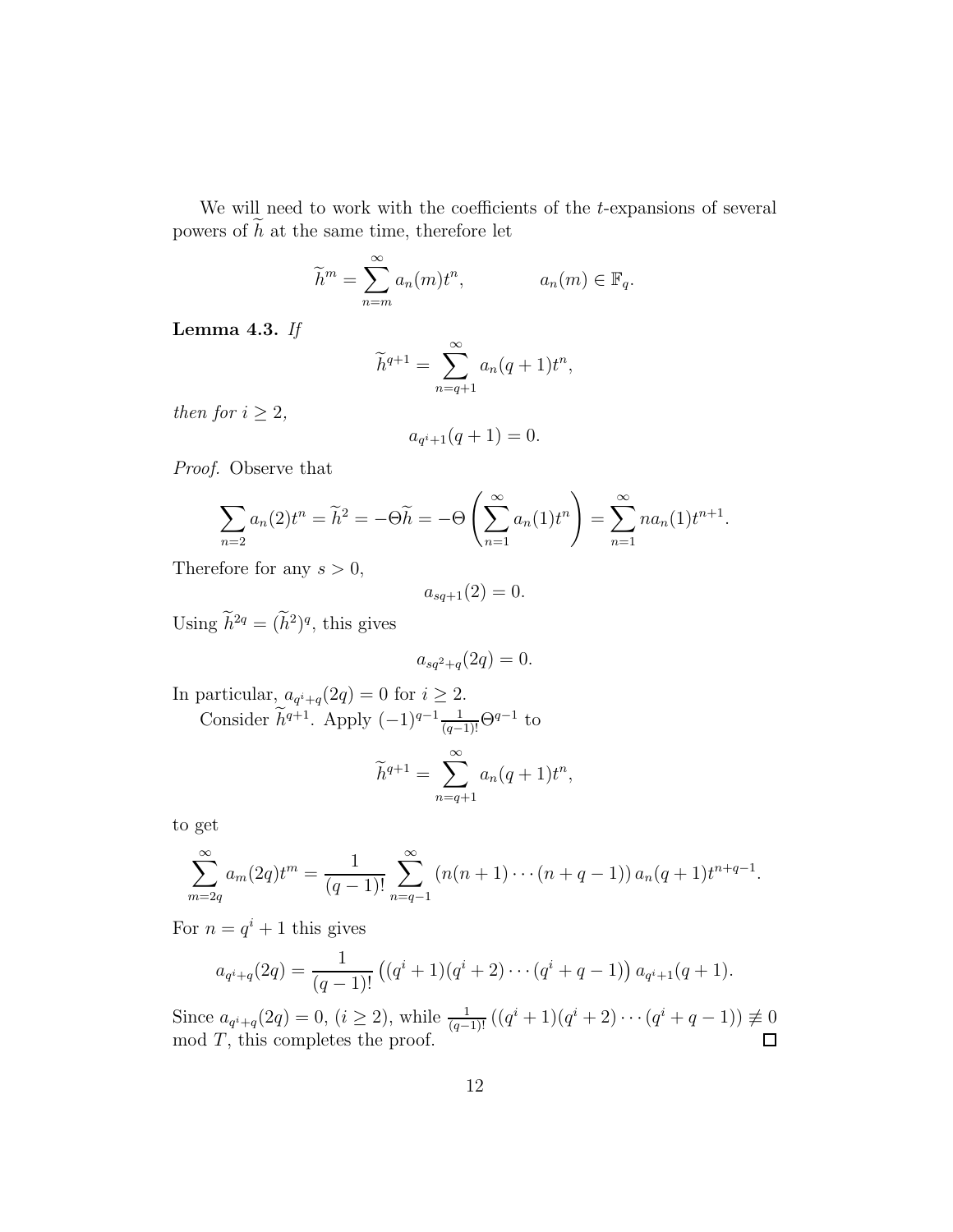<span id="page-12-0"></span>**Theorem 4.4.** Let  $\mathfrak{p} = T^d + \alpha_{d-1} T^{d-1} + \cdots + \alpha_1 T + \alpha_0$ . For  $j \in \mathbb{Z}$ ,  $1 \leq j \leq (q-1)$ , we have

$$
\mathcal{T}_{\mathfrak{p}} h^{q+j} \equiv \widetilde{\mathfrak{p}}^j \alpha_1 h^{j+1} + \widetilde{\mathfrak{p}}^{j+1} h^{q+j} \mod T.
$$

Proof. Let

$$
\mathcal{T}_{\mathfrak{p}} h^{q+j} \equiv \epsilon_{j+1} h^{j+1} + \epsilon_{q+j} h^{q+j} \mod T.
$$

Theorem [3.2](#page-6-3) shows that  $\epsilon_{q+j} = \tilde{\mathfrak{p}}^{j+1}$ , therefore we need to compute  $\epsilon_{j+1}$ . We will start with the case  $j = 1$  and use  $\Theta$  to get the other cases. To that end, consider the  $t^2$ -term in the t-expansion of  $\mathcal{T}_p h^{q+1}$ . We know that the  $t^2$ -term is completely determined by

$$
\sum_{n=q+1}^{q^d+1} a_n(q+1) \cdot G_{n,\mathfrak{p}}(\mathfrak{p} t).
$$

But if we look at the explicit formula for  $G_{n,p}(X)$  modulo T, i.e., formula  $(8)$ , and take  $m = 1$ , we can see that

$$
G_{q^i+1,\mathfrak{p}}(X) \equiv \frac{\alpha_i}{\alpha_0} X^2 + \dots \equiv \alpha_i \widetilde{\mathfrak{p}}^{-1} X^2 + \dots \mod T,
$$

while the other  $G_{n,p}(X)$  in the range  $q+1 \leq n \leq q^d+1$  do not have an  $X^2$ -term. Therefore

$$
\mathcal{T}_{\mathfrak{p}} h^{q+1} \equiv \widetilde{\mathfrak{p}}^2 t^2 \sum_{i=1}^d a_{q^i+1}(q+1) \cdot \alpha_i \widetilde{\mathfrak{p}}^{-1} + \text{higher order terms in } t \mod T.
$$

As  $a_{q+1}(q+1) = 1$ , and  $a_{q+1}(q+1) = 0$  for  $i \geq 2$ , we see that

 $\mathcal{T}_{\mathfrak{p}} h^{q+1} \equiv \widetilde{\mathfrak{p}} \alpha_1 t^2 + \text{higher order terms in } t \mod T.$ 

This proves the case  $j = 1$ . For the other cases, just apply  $\mathfrak{p}^{j-1}\Theta^{j-1}$  to

$$
\mathcal{T}_{\mathfrak{p}} h^{q+1} \equiv \widetilde{\mathfrak{p}} \alpha_1 h^2 + \widetilde{\mathfrak{p}}^{q+1} h^{q+1} \mod T.
$$

 $\Box$ 

Theorem [4.4](#page-12-0) shows that  $\tilde{h}^{q+j}$  is an eigenform modulo T for p precisely when  $\alpha_1 = 0$ . Therefore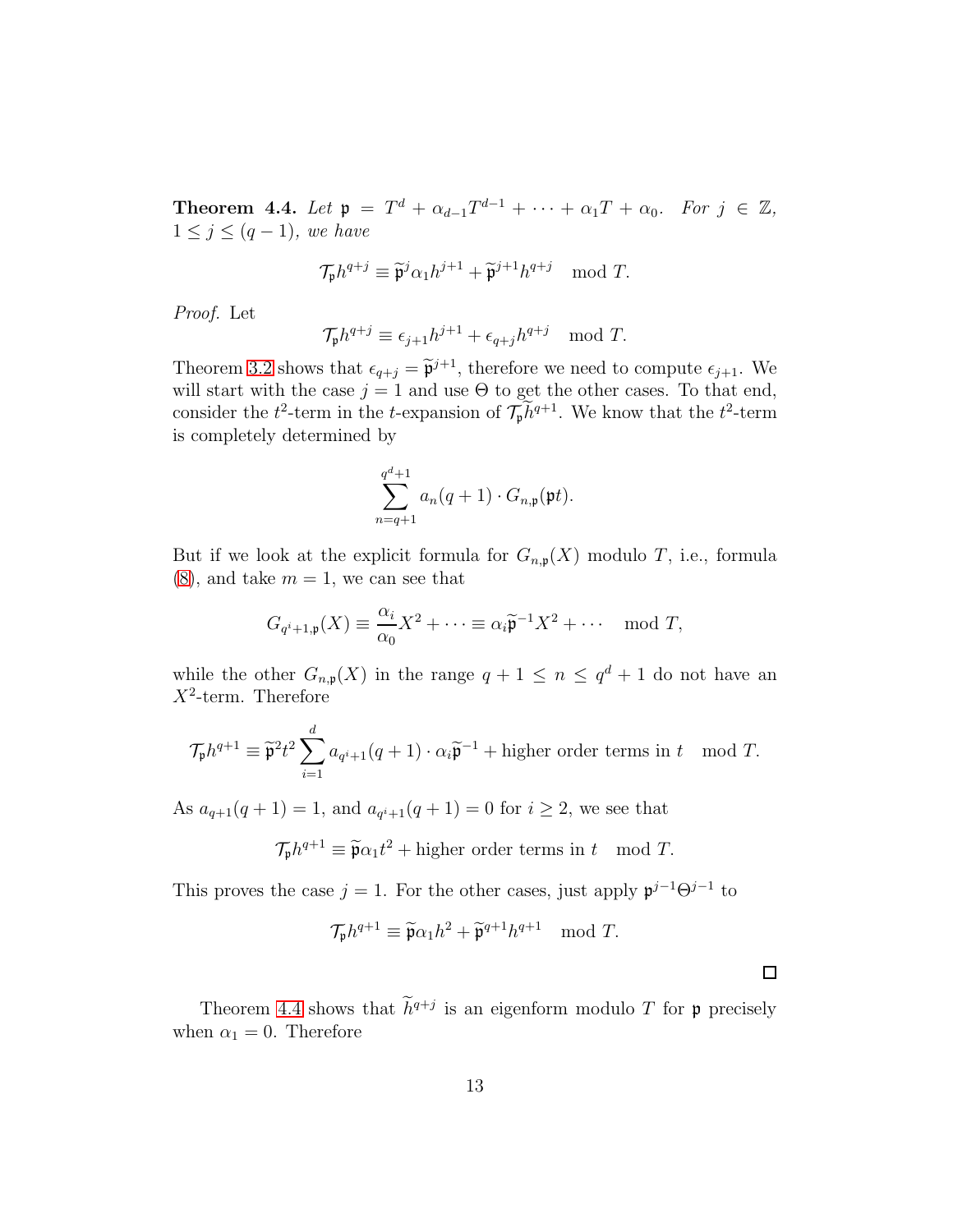**Theorem 4.5.** Let  $\mathfrak{p} = T^d + \cdots + \alpha_1 T + \alpha_0$ ,  $\alpha_i \in \mathbb{F}_q$ , be a monic irreducible,  $\mathfrak{p} \neq T$ . We have  $\alpha_1 = 0$  if and only if  $h^{q+j}$   $(j = 1, \ldots, p-1)$  is an eigenform for  $\mathcal{T}_{\mathfrak{p}}$ .

In the next subsection we present several examples which show that in the case of Drinfeld modular forms Hecke operators can have inseparable minimal polynomials.

## 4.2. Hochschild Cohomology and a Non-Smoothness Conjecture

In this subsection we recall some of the basics of Hochschild cohomology and state a non-smoothness conjecture, Conjecture [4.9,](#page-14-0) about  $\mathcal{H}_{k,m}$  for some  $k \gg 0$  and some m. Our reference for Hochschild cohomology is [\[17,](#page-16-5) Ch 9].

Recall that a finite-dimensional semisimple algebra  $R$  over a field  $K$  is called *separable* if  $R_L = R \otimes L$  is semisimple for every extension  $L/K$ . If M is an R-bimodule, then we let  $H^*(R,M)$  denote the Hochschild cohomology of R with coefficients in M (see [\[17](#page-16-5), Sec 9.1.1] for the precise definitions). The separability of a finite-dimensional algebra R turns out (see [\[17,](#page-16-5) Thm 9.2.11]) to be equivalent to the vanishing of  $H^*(R, M)$  for all  $M, * \neq 0$ . The equivalence classes of commutative K-algebra extensions of R by M are in  $1 - 1$ correspondence with elements of  $H^2(R, M)$ . We say that a K-algebra R is smooth if and only if  $H^2(R, M) = 0$  for all R-modules M (see [\[17,](#page-16-5) Pr. 9.3.4]).

Now take  $K = \mathbb{F}_q(T)$ ,  $R = \mathcal{H}_{k,m}$ ,  $M = M_{k,m}$ . The K-algebra  $\mathcal{H}_{k,m}$  is commutative and therefore we make  $M_{k,m}$  into an  $\mathcal{H}_{k,m}$ -bimodule by declaring that the Hecke operators act on the right by their usual action on the left, i.e.,

 $f\mathcal{T} := \mathcal{T} f$  for  $f \in M_{k,m}, \mathcal{T} \in \mathcal{H}_{k,m}.$ 

The K-algebra  $\mathcal{H}_{k,m}$  is not separable in general as the following examples show.

**Example 4.6.** Let  $q = 2$ . Since the type is determined modulo  $(q - 1)$ , we know that  $m = 0$ . The following table shows the first weights k for which the minimal polynomial of  $\mathcal{T}_{\mathfrak{p}}$  is not separable for all  $\mathfrak{p}$  of degree  $\leq 5$ :

| $\mathbf{v}$                         | ◡ |            | -<br>$\mathsf{L}^{\mathsf{L}}$ | 16 | - | $18 \mid 19 \mid 21 \mid 23 \mid$ |  | - 24<br>_ _   | 25 <sub>1</sub> | 26   27 |    | 28             |
|--------------------------------------|---|------------|--------------------------------|----|---|-----------------------------------|--|---------------|-----------------|---------|----|----------------|
| $\cdot$ $M_{k,\text{t}}$<br>$\dim_K$ |   | $\tilde{}$ |                                |    |   |                                   |  | <u>u</u><br>ັ |                 | u       | 10 | 1 <sub>0</sub> |

We note that for  $k \geq 3$   $M_{k,0}$  has two one-dimensional Hecke invariant subspaces (the space of Eisenstein series and the space of single-cuspidal forms),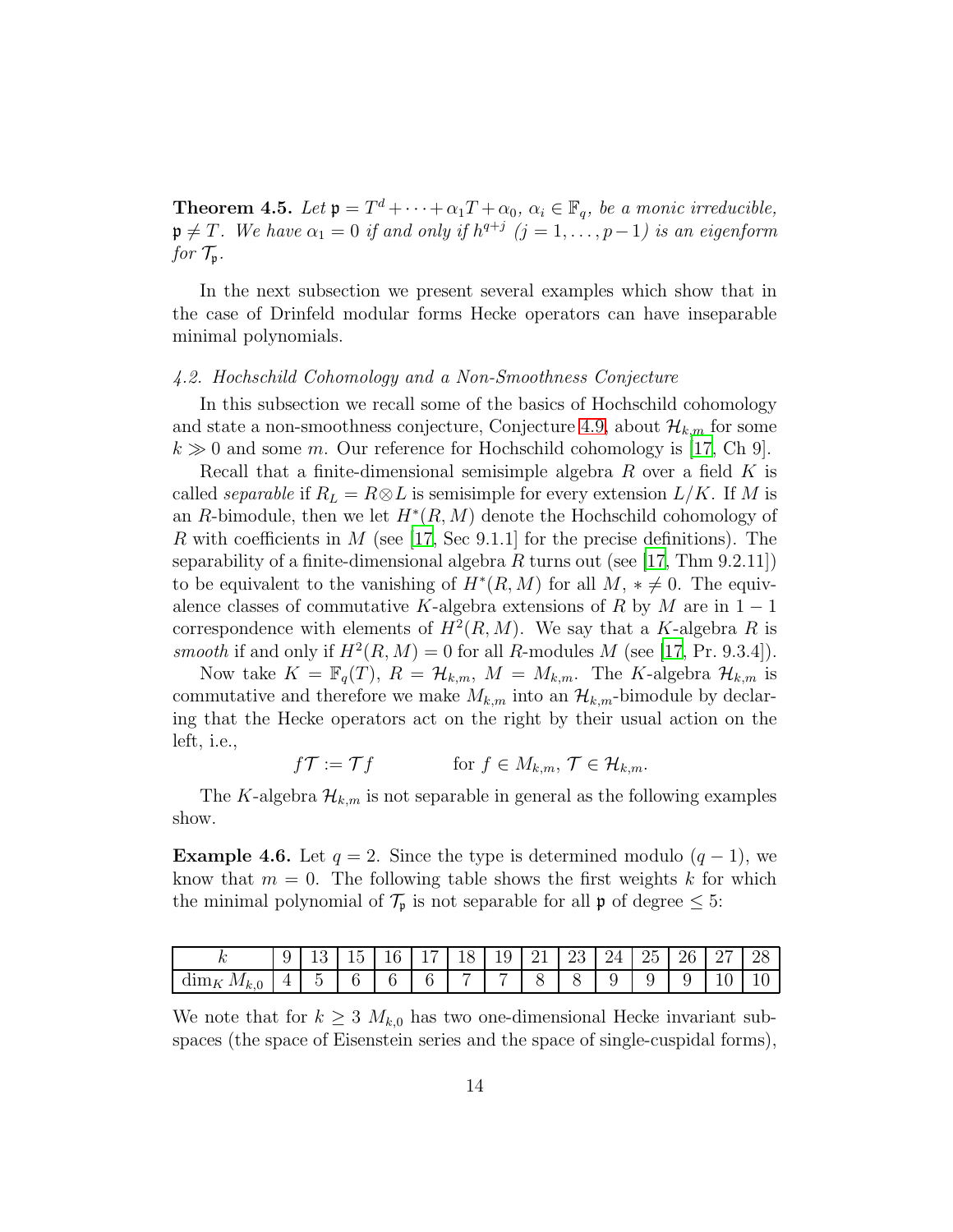therefore the space  $M_{9,0}$  is actually the first space for which the Hecke action can be inseparable.

Example 4.7. If we consider modular forms of higher level, then there are examples of inseparability of the Hecke algebra even for weight 2. Indeed [\[4,](#page-15-6) (9.7.4)] shows that if  $q = 2$ ,  $\mathfrak{n} = T(T^2 + T + 1)$ , then the Hecke action on  $M_{2,1}(\Gamma_0(\mathfrak{n}))$  is not semisimple, therefore not separable. We wish to thank Ernst-Ulrich Gekeler for bringing our attention to this example.

**Example 4.8.** We also have examples of inseparability for level  $T$  when  $q \neq 2$ . For instance, [\[7,](#page-15-7) Prop. 19] shows that for  $q \geq 3$  and p a degree one prime,  $\mathfrak{p} \neq T$ , the Hecke action of  $\mathcal{T}_{\mathfrak{p}}$  on  $M_{3,m}(\Gamma(T))$  is not diagonalizable for all types m. Consequently, the Hecke algebra is not semisimple and therefore not separable. We want to thank Ralf Butenuth for bringing our attention to this example.

Because of such examples we conjecture that:

<span id="page-14-0"></span>Conjecture 4.9. Given q there exist  $k \gg 0$  and  $m, 0 \leq m < q, k \equiv$  $2m \mod (q-1)$ , such that

$$
H^2(\mathcal{H}_{k,m}, M_{k,m}) \neq 0.
$$

In particular, the conjecture implies that  $\mathcal{H}_{k,m}$  is not smooth for some  $k \gg 0$  and some m.

Remark 4.10. The conjecture is stronger than non-smoothness. Indeed, non-smoothness is equivalent to  $H^2(\mathcal{H}_{k,m}, M) \neq 0$  for some  $\mathcal{H}_{k,m}$ -module  $M$ , while we conjecture that a natural module  $M_{k,m}$  afforded by our situation already detects this.

Remark 4.11. Classically the self-adjointness of the Hecke operators under the Petersson inner product shows that the Hecke algebra  $H_k$  is semisimple. Since  $H_k$  is commutative, it is a product of fields. These fields are separable because we are in characteristic 0. This shows that the algebra  $H_k$  is étale over  $\mathbb{Q}$ . Since étale implies smooth, we see that this shows another structural difference between the classical case and the case of Drinfeld modular forms.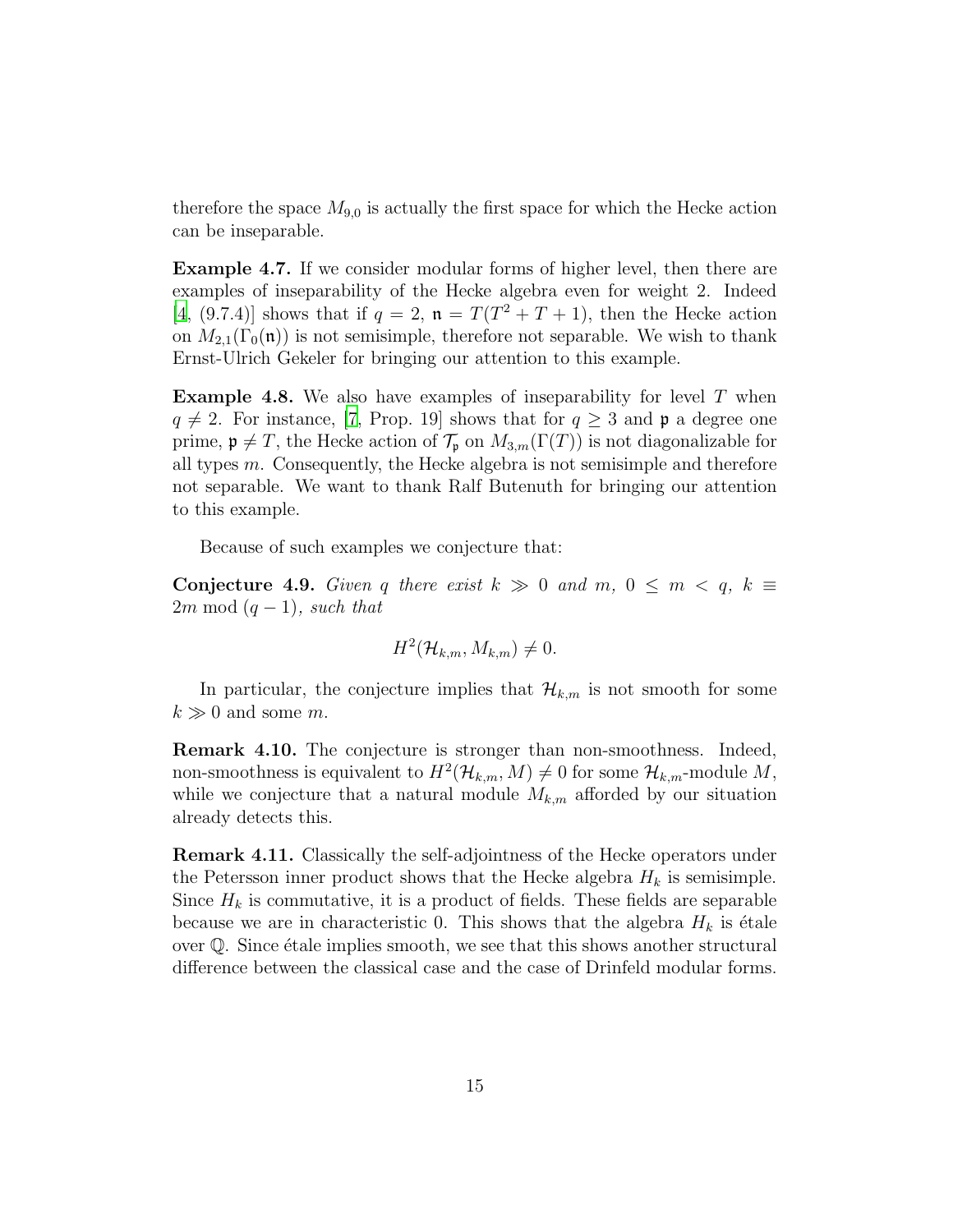#### 5. Acknowledgements

In the preparation of this article we made extensive use of the computer packagesSAGE ([\[14\]](#page-16-6)), PARI/GP ([\[16\]](#page-16-7)) and SINGULAR ([\[2\]](#page-15-8)), as well as the computational facilities at the University of Arizona and Texas A&M University at Qatar. We wish to thank Matthew Johnson for his help with the PARI/GP computations.

We want to thank Ralf Butenuth, Ernst-Ulrich Gekeler, David Goss, Matthew Johnson and Dinesh Thakur for their valuable comments and suggestions during the writing of the present work.

## References

- <span id="page-15-5"></span>[1] Nicolas Bourbaki, *Algebra II. Chapters*  $4-7$ , Elements of Mathematics (Berlin), Springer-Verlag, New York, 2003. MR 1994218
- <span id="page-15-8"></span>[2] H. Decker W.; Greuel G.-M.; Pfister G.; Schönemann, SINGULAR  $3$ -1- $6 - A$  computer algebra system for polynomial computations, (2012), http://www.singular.uni-kl.de.
- <span id="page-15-2"></span>[3] Ernst-Ulrich Gekeler, On the coefficients of Drinfeld modular forms, Invent. Math. 93 (1988), 667–700.
- <span id="page-15-6"></span>[4] Ernst-Ulrich Gekeler and Marc Reversat, Jacobians of Drinfeld modular curves., J. Reine Angew. Math. 476 (1996), 27–94.
- <span id="page-15-3"></span>[5] David Goss, *Modular forms for*  $\mathbb{F}_r[t]$ , J. Reine Angew. Math. (1980), 16–39.
- <span id="page-15-4"></span> $[6]$  ,  $\pi$ -adic Eisenstein series for function fields, Compositio Math. (1980), 3–38.
- <span id="page-15-7"></span>[7] Wen-Ching Winnie Li and Yotsanan Meemark, Hecke operators on Drin*feld cusp forms*, J. Num. Theory  $128$  (2008), no. 7, 1941 – 1965.
- <span id="page-15-0"></span>[8] Jean-Louis Nicolas and Jean-Pierre Serre, Formes modulaires modulo 2: l'ordre de nilpotent des opérateurs de Hecke, C.R. Acad. Sci. Paris I (2012).
- <span id="page-15-1"></span> $[9]$  , Formes modulaires modulo 2: structure de l'algébre de Hecke, C.R. Acad. Sci. Paris I (2012).